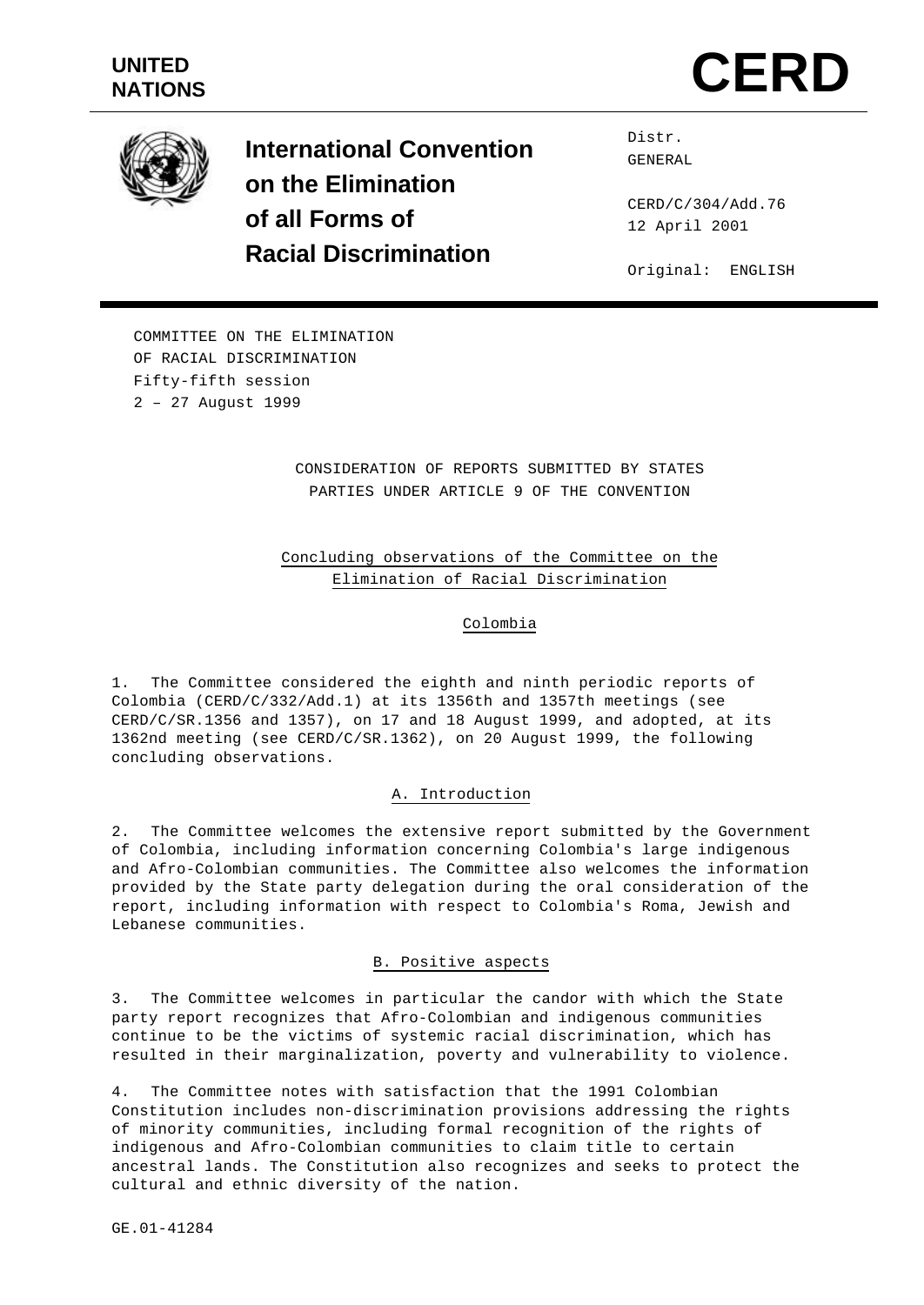5. The Committee welcomes the initiatives taken by the Government of Colombia, including multi-year development programmes for the support of indigenous and Afro-Colombian communities and the establishment of a new inter-agency human rights commission under the authority of the Vice-President of Colombia to coordinate the State party's policy and plan of action on human rights and international humanitarian law.

6. The Committee notes the important decision on affirmative action by the Constitutional Court in the *Cimmarón* case.

7. The Committee welcomes the announcement by the State party representatives that a number of measures have been undertaken to promote respect for human rights within the military structure and to restrict the competence of military tribunals to hear human rights cases involving the armed forces.

### C. Principal subjects of concern

8. While noting that the constitutional framework for prohibiting racial discrimination is firmly in place, the Committee nevertheless expresses concern that the accompanying legislative framework to give effect to these provisions has not been fully enacted.

9. The Committee expresses concern once again that the State party has not adopted legislation in conformity with article 4 of the Convention, which requires the enactment of specific penal legislation.

10. Concern is expressed at reports indicating that violence in Colombia has been largely concentrated in areas where indigenous and Afro-Colombian communities live; that increasingly these communities have been targeted by armed groups; and that the Government's tactics in fighting the drug trade have led to a further militarization of these regions, creating an atmosphere that is conducive to human rights violations and the destruction of cultural autonomy and identity.

11. Taking note also of indications that a climate of impunity has infected all levels of the judicial sector and that few human rights cases have been successfully prosecuted within civilian courts, the Committee expresses concern that this climate of impunity may severely impact the rights of indigenous and Afro-Colombian communities, as these minority communities are subjected disproportionately to violations of international human rights and humanitarian norms.

12. Serious concern is expressed at reports that more than 500 indigenous leaders have been assassinated in the last 25 years and that leaders of the Afro-Colombian community have come under similar attack. While all parties to the conflict have contributed to this level of violence, the Committee notes that paramilitary groups operating in the country are reportedly responsible for a majority of the abuses.

13. It is noted that indigenous and Afro-Colombian communities are underrepresented in State institutions, including in the legislature, the judiciary, government ministries, the military, and the civil and diplomatic services.

14. Emphasizing that the widespread violence which plagues Colombia has led to one of the world's largest populations of internally displaced persons, and that both the Afro-Colombian and indigenous communities have been particularly affected, the Committee expressed concern that measures by the Colombian Government to assist the displaced have been limited and that some internally displaced persons have been forced to return to regions where minimal conditions of safety could not be guaranteed.

15. Recognizing further that within the community of displaced persons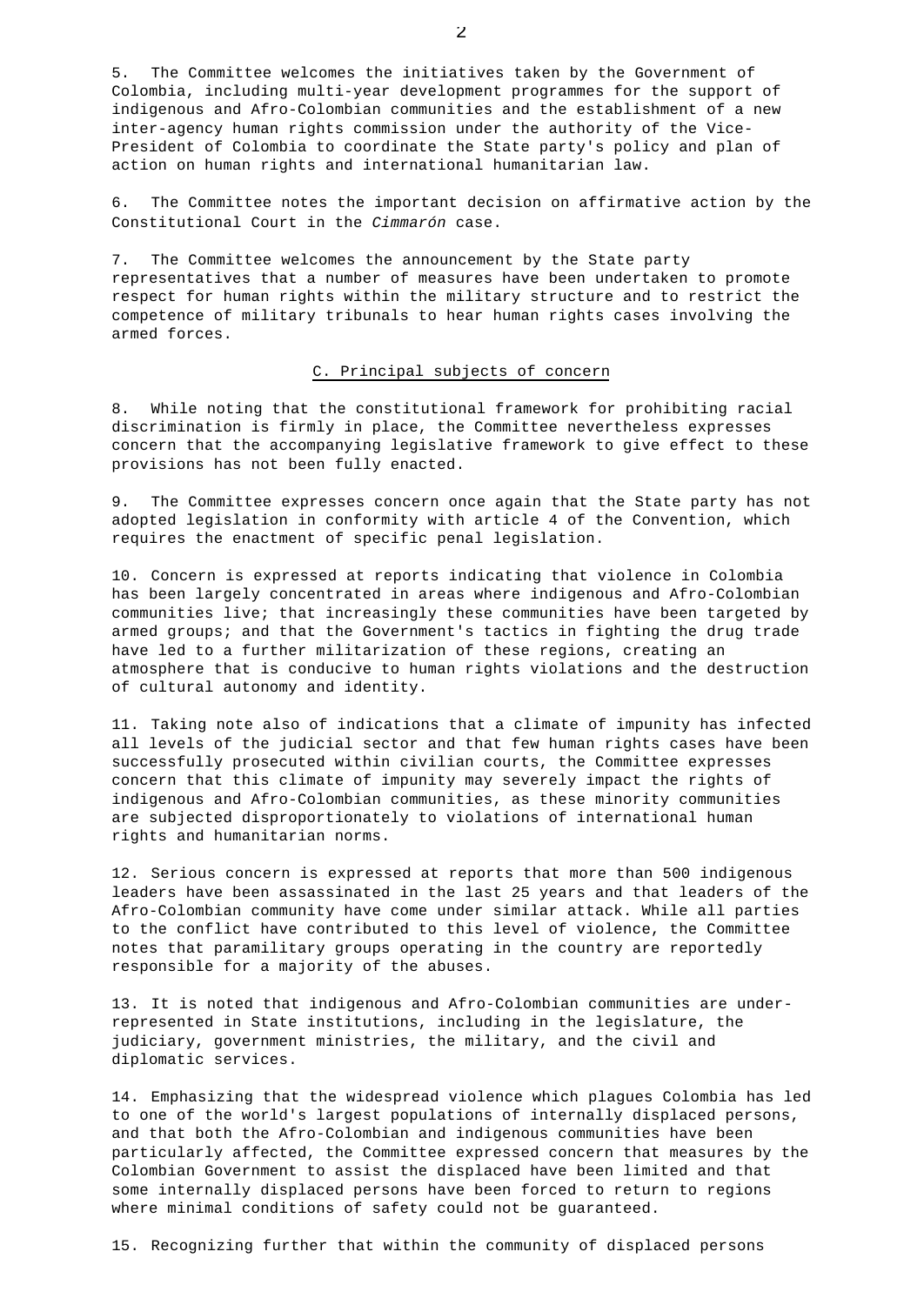women are disproportionately represented, concern is expressed that government programmes are not responsive to the needs of many indigenous and Afro-Colombian women who are subjected to multiple forms of discrimination based on their gender and their race or ethnicity, and their displaced status.

16. Concern is expressed that development and resource exploration programmes on land subject to the property rights of indigenous and Afro-Colombian communities have been pursued without sufficient consultation with the representatives of these communities and without sufficient concern for the environmental and socio-economic impact of these activities.

17. Additional concern is expressed over the media's coverage of minority communities, including the continued popularity of television programmes that promote racial and ethnic stereotypes. The Committee notes that such stereotypes serve to reinforce the cycle of violence and marginalization that has already severely affected the rights of Colombia's historically disadvantaged communities.

18. Grave concern is also expressed at reports of "social cleansing" in urban centres involving the murder of Afro-Colombian prostitutes and street children, some of whom appear to have been targeted on the basis of their race.

19. Concern is expressed that development programmes for the support of indigenous and Afro-Colombian communities have not been and are not expected to be fully implemented owing to financial limitations.

20. The Committee is also concerned that few land titles have been allocated under legislative programmes recognizing the property rights of indigenous and Afro-Colombian communities and that bureaucratic obstacles appear to have complicated the process.

### D. Suggestions and recommendations

21. It is recommended that legislation be enacted, at the earliest possible opportunity, that explicitly and comprehensively implements the obligations under articles 2 and 4 of the Convention.

22. Recognizing that many Afro-Colombians live in extreme poverty in urban slum areas, the Committee recommends that the State party take steps to address de facto racial segregation in urban centres. The Committee also requests additional information in the next periodic report on housing patterns in urban areas and on legislation that may address discrimination in the housing sector.

23. The Committee recommends that the State party implement affirmative and effective measures to ensure increased employment opportunities for minority and indigenous communities in both the public and private sectors and to advance the social, political, economic, and educational status of historically marginalized communities.

24. The Committee requests that the State party include in its next report information about the implementation and impact of the measures recently announced to promote respect for human rights within the military, in connection with the implementation of the Convention.

25. The Committee urges the State party to take comprehensive steps to protect the security and promote the well-being of Colombia's large internally displaced population, consisting mainly of persons of the indigenous and Afro-Colombian communities and, as a matter of extreme priority, to guarantee the security of indigenous and Afro-Colombian community leaders and human rights defenders across the country who have

3